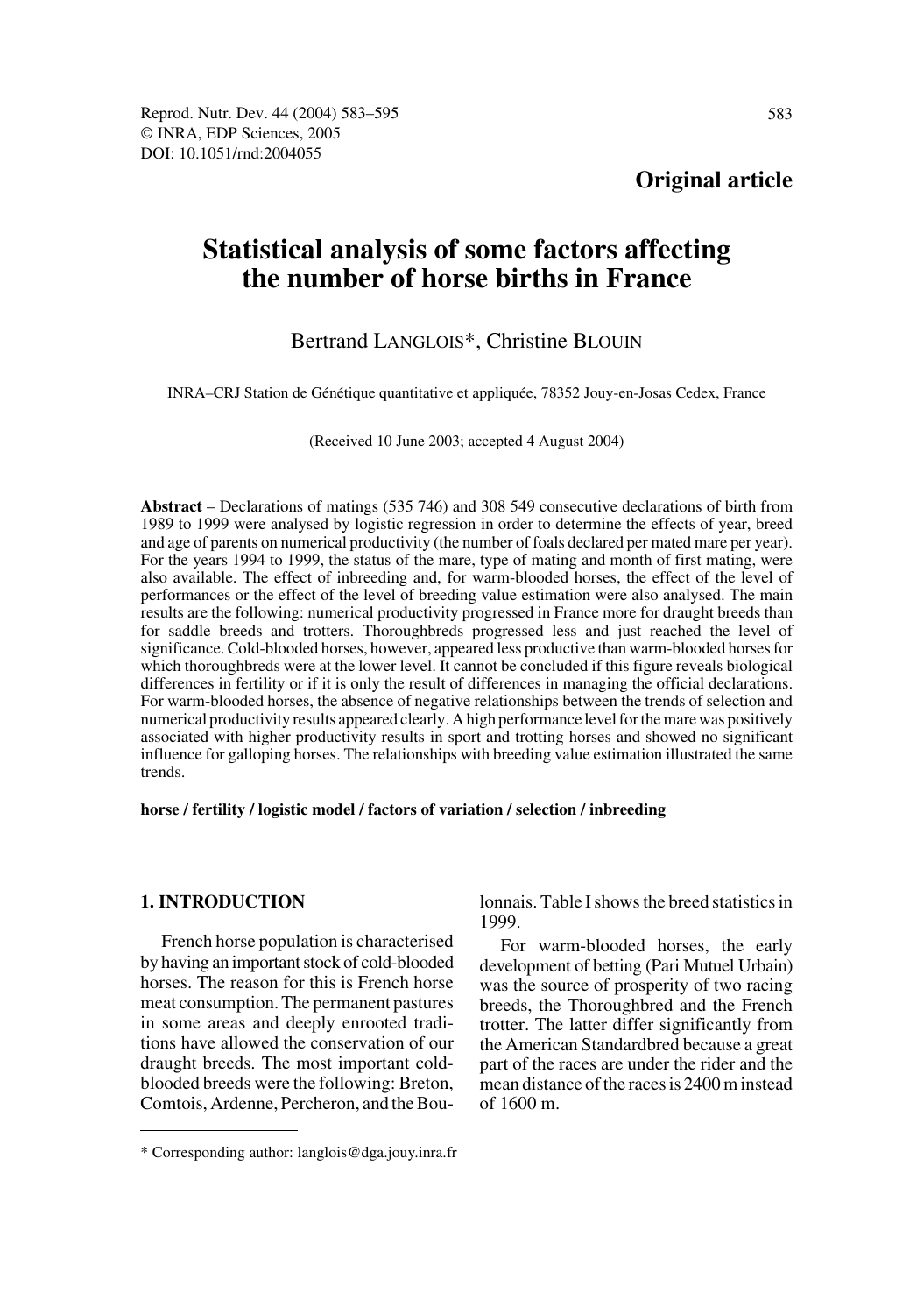|                     | Active stallions | Mares in<br>pure breeding | Mares in<br>cross-breeding | <b>Numbers</b><br>of breeders |
|---------------------|------------------|---------------------------|----------------------------|-------------------------------|
| Cold-blooded breeds |                  |                           |                            |                               |
| <b>Breton</b>       | 476              | 3092                      | 6444                       |                               |
| Comtois             | 562              | 3395                      | 6734                       |                               |
| Ardenne             | 214              | 1329                      | 1438                       |                               |
| Percheron           | 173              | 1719                      | 1367                       |                               |
| <b>Boulonnais</b>   | 48               | 680                       | 270                        |                               |
| Warm-blooded breeds |                  |                           |                            |                               |
| Thoroughbred        | 394              | 6912                      | 1012                       | 2922                          |
| French trotter      | 628              | 17336                     | 958                        | 7317                          |
| French saddlebred   | 680              | 12971                     | 13875                      | 7998                          |
| Anglo-Arab          | 186              | 2527                      | 288                        | 1673                          |

|  |  |  | <b>Table I.</b> 1999 breed statistics in France. |  |  |
|--|--|--|--------------------------------------------------|--|--|
|--|--|--|--------------------------------------------------|--|--|

–: Not documented.

Similarly, the development of the riding sport, mainly jumping in France, has led to the development of the French saddlebred and the Anglo-Arab.

Administratively the strong historical involvement of the Ministry of agriculture through the national studs in the horse industry allowed a kind of integration. For example, since 1974 the implementation of the computerised information system for the identification of French Equids (SIRE)\* allows us to dispose of a great amount of administrative data concerning the production of all French- breeds, not only for the Thoroughbred. In parallel, the collection of performance data was done for warmblooded horses by racing societies for trot and gallop and the Equestrian Federation for sports.

It is in this context that our institute (INRA) was solicited to conduct research on nutrition, reproduction and applied genetics. Let us put nutrition to the side. The application of new findings in reproduction should have produced some progress in the field. For applied genetics, new measuring criteria both for performances (annual indexes) and breeding value estimations (BLUP) were produced.

Because of this long process, we currently have a lot of computerised information not sufficiently used up to now. In this paper we want to answer the questions:

"Did reproduction performances evolve in the last decade and if so, what are the reasons?"

"Are some genetic problems connected with inbreeding or selection interfering with reproductive performance?"

To deal with these subjects, we widened our field of investigation to the different available variation factors of reproductive performance such as breed, age of parents, status of mare, type of mating and month of first mating.

We finally discussed the results obtained and we propose an interpretation.

## **2. MATERIALS AND METHODS**

Declarations of mating (535 746) and 308 549 consecutive declarations of birth from 1989 to 1999, concerning warm-blooded and cold-blooded horses were analysed. A few embryo transfers (no more than 200 per year) were excluded and only pure breeding

<sup>\*</sup> SIRE: Système d'Identification Répertoriant les Équidés.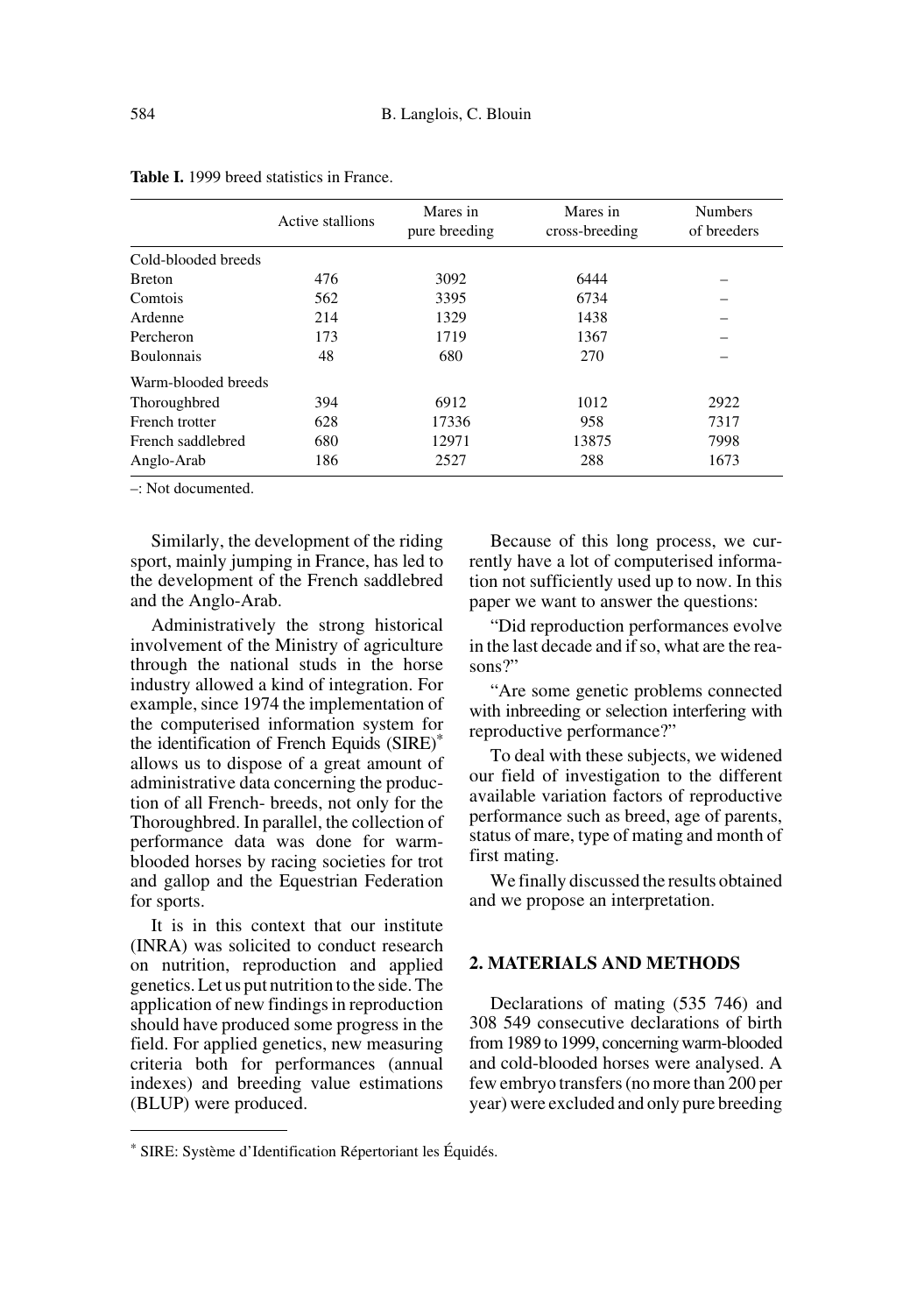was considered. For warm-blooded horses, 409 247 declarations of mating were followed by 120 726 declarations of a male foal and 122 750 females. The corresponding numbers for cold-blooded horses were 30 828 males and 34 245 females.

For each mare mated in a year, a bimodal variable was created. It takes the value 1 if there is a declaration of birth following the mating and 0 if no declaration is received.

The factors of variation were studied by a logistic regression using SAS 1999 [1] which is the appropriate method for such a bimodal variable [2].

– The breeds were the following: Thoroughbred "Pur-Sang" (PS), French Trotter "Trotteur Français" (TF) the reference, French- Saddle- Breed "Selle Français" (SF), Anglo-Arab (AA), Breton (BR) Comtois (COM), Ardenne (ARD), Percheron (PER), Boulonnais (BOUL).

– The years studied were from 1989 – the reference year to 1999.

– The age of mare at mating, from 2 to 27 years with 5 year-old as the reference, was studied.

– The age of stallion at mating, from 2 to 29 years with 5 year-old as the reference, was studied.

– The status of the mare is described as being one of two levels: (1) did not declare a foal for the preceding mating-year- the reference; (2) declared a foal.

For the years 1994 to 1999 concerning only 295 526 declarations of matings and 172 756 declarations of birth, the following factors were added to the analysis. i.e.:

– The status of the mare: 3 levels were considered because maiden mares were separated from barren mares in the previous category of mares that did not declare a foal. The criteria used for assignation as maiden was the following: not having been mated at least 5 years before.

– The type of mating: fresh AI (Artificial Insemination with fresh semen), froz AI (frozen), cool AI (cooled) F (free natural mating), H (hand traditional mating)-the reference.

– The month of first mating: (1) January– February; (2) March; (3) April; (4) May-the reference; (5) June; (6) July–August; (7) September–October; (8) November–December.

In a second step by breed categories (draught, saddle, trotter and thoroughbred), the effect of the year was examined as a covariable in order to obtain an estimation of the slope.

The inbreeding coefficient of the sire, mare and offspring expressed in % were also integrated as co-variables in the models studied. They were calculated using PEDIG software according to [3].

The levels of performances of the mares were evaluated for warm-blooded horses according to the earnings in competitions. Four levels were defined according to the yearly indexes which are normalised earnings standardised on a mean of 100 and a standard-deviation of 20: (1) no earnings; (2) poor earnings (index  $\lt$  100); (3) moderately good earnings  $(100 \text{ m})$  = index > 120); (4) best earnings (index  $> 120$ ) – For more explanations see [4, 5].

The breeding value of the mare was also evaluated for warm-blooded horses according to a BLUP animal model on yearly earnings. Three levels were defined: (1) those worth  $15\%$ ; (2) those 70% around the mean; (3) the best 15%. Breeding value estimations of the mare including the information performance of the mare and the effect of the latter were therefore not examined simultaneously with the effects of breeding value but separately by two different models.

For the results, we chose to present an odds ratio (O.R.) which was obtained by taking the exponential of the coefficients of the logistic regression. It expresses the chance to get a given value of the bi-modal dependent variable with regards to a certain level of the independent variable chosen as the reference  $(O.R. = 1)$ . An independent variable or a level of a factor of variation having a positive effect has an O.R. > 1. If this effect is negative it has an O.R. < 1.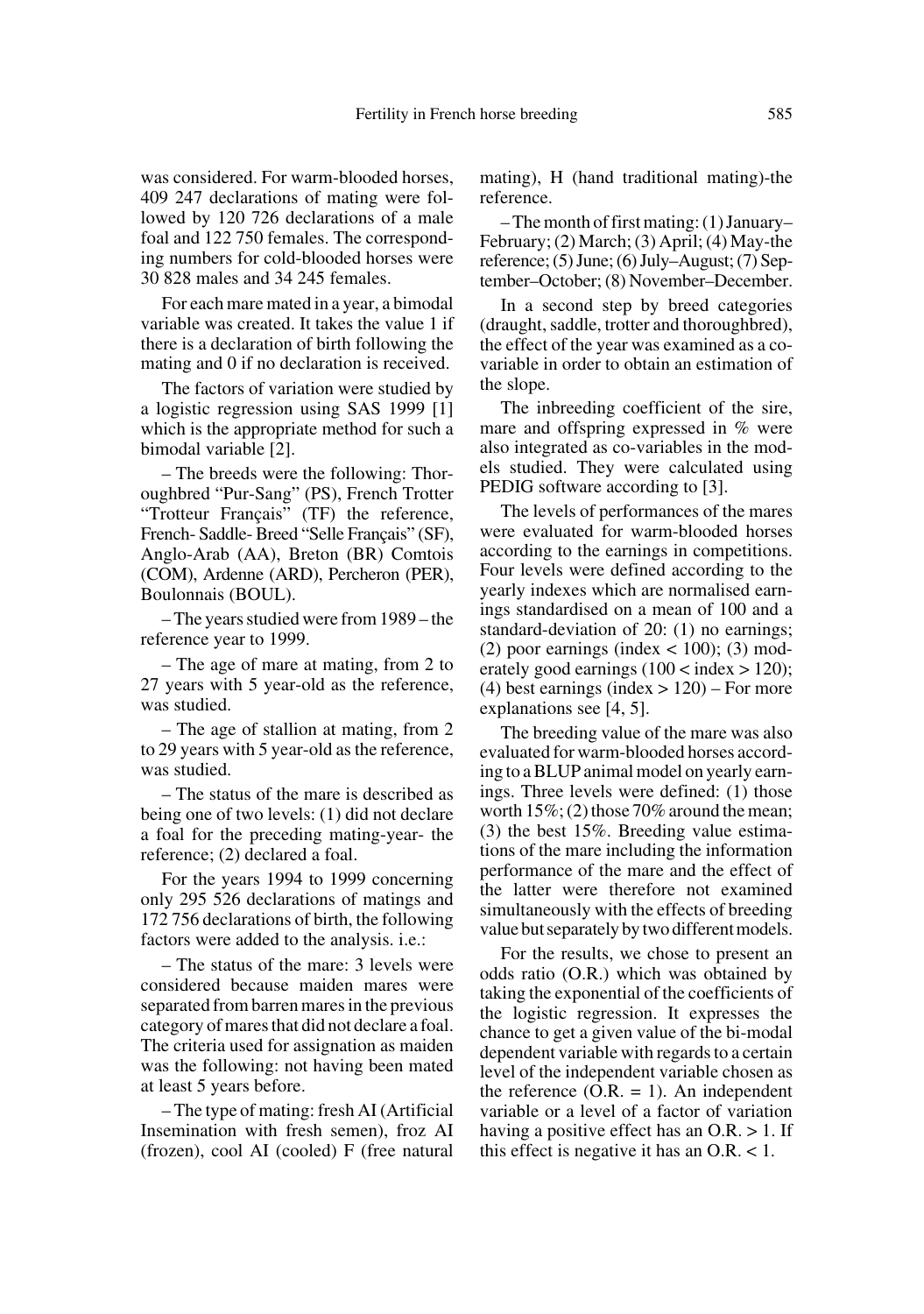|                                                                   | Draught<br>breeds | Saddle breeds       |                | <b>French Trotter</b>                                                         |                     | Thoroughbred |       |
|-------------------------------------------------------------------|-------------------|---------------------|----------------|-------------------------------------------------------------------------------|---------------------|--------------|-------|
| No. of matings                                                    | 111 273           | 117 216             |                | 189 310                                                                       |                     | 67 258       |       |
| No. of declared birth                                             | 56831             | 68 063              |                | 118 210                                                                       |                     | 36 325       |       |
| Covariable mating year<br>$1989 \rightarrow 1998$                 | 1.042             | 1.015               | 1.013          | 1.016                                                                         | 1.009               |              | 1.009 |
| 95% confidence<br>interval                                        | 1.038: 1.046      |                     |                | 1.011; 1.020 1.009; 1.018 1.013; 1.019 1.006; 1.013 1.000; 1.011 1.004; 1.015 |                     |              |       |
| Covariable inbreeding coef. in %                                  |                   |                     |                |                                                                               |                     |              |       |
| Sire<br>Mare<br>Offspring                                         | 1.018<br>0.991    | 1.017<br>0.989      | 1.017<br>0.985 | 0.987<br>0.991                                                                | 0.986<br>0.984      | 0.977        | 0.978 |
| Individual performances level                                     |                   |                     |                |                                                                               |                     |              |       |
| No earnings<br>Small earnings<br>Middle earnings<br>Good earnings |                   | 1.061<br>1<br>1.073 |                | 1<br>1.042                                                                    |                     | 0.853<br>1   |       |
| Genetic level<br>Low<br>Middle<br>Good                            |                   |                     | 0.928<br>1.110 |                                                                               | 0.928<br>1<br>1.169 |              | 1     |

Table II. Complementary results for the effects of year, inbreeding, individual performances and genetic level on the numerical productivity (odds ratio).

All the other effects are included except the type of mating and month of first mating.

–: Non significant at the 5% level.

Here the choice of the predicted modality was to have a foal declared.

### **3. RESULTS**

One can first consider (Fig. 1 and Tab. II) that numerical productivity progressed in France from 1989 to 1999, even though this latter year was particularly bad. However (Fig. 2) cold-blooded horses with 52 declared births for 100 mares mated appeared less productive than the thoroughbred (54), saddle breeds (58) and French Trotter (62). Their progression  $(= 4\% / \text{year})$  was, however, greater than that of warm-blooded horses (= 1%/year). This progression in terms of the odds ratio expresses the mean ratios for two consecutive years and not the absolute increase in numerical productivity. For example, for cold-blooded horses  $0.54 \times 1.04 - 0.54 = 0.02$ . The slope in numerical productivity was therefore around 2% per year and less than 1% per year for warm-blooded horses. One can note that thoroughbreds progressed even less and just barely reached the level of significance (between 0 and 0.5%).

The effect of the age on the numerical productivity of the mare (Fig. 3) first increased from 2 to 3 years, reaching a plateau from 4 to 6 years, and decreased after with a relative rapid slope up to 25–26 years where it was quasi null. Numerical productivity of the stallion (Fig. 4) also first increased from 2 to 4 years, reached a plateau from 5 to 8 years and decreased slowly after. Males appeared to mature later than females and aged later and slower. By comparing the 95% confidence intervals of the odds ratio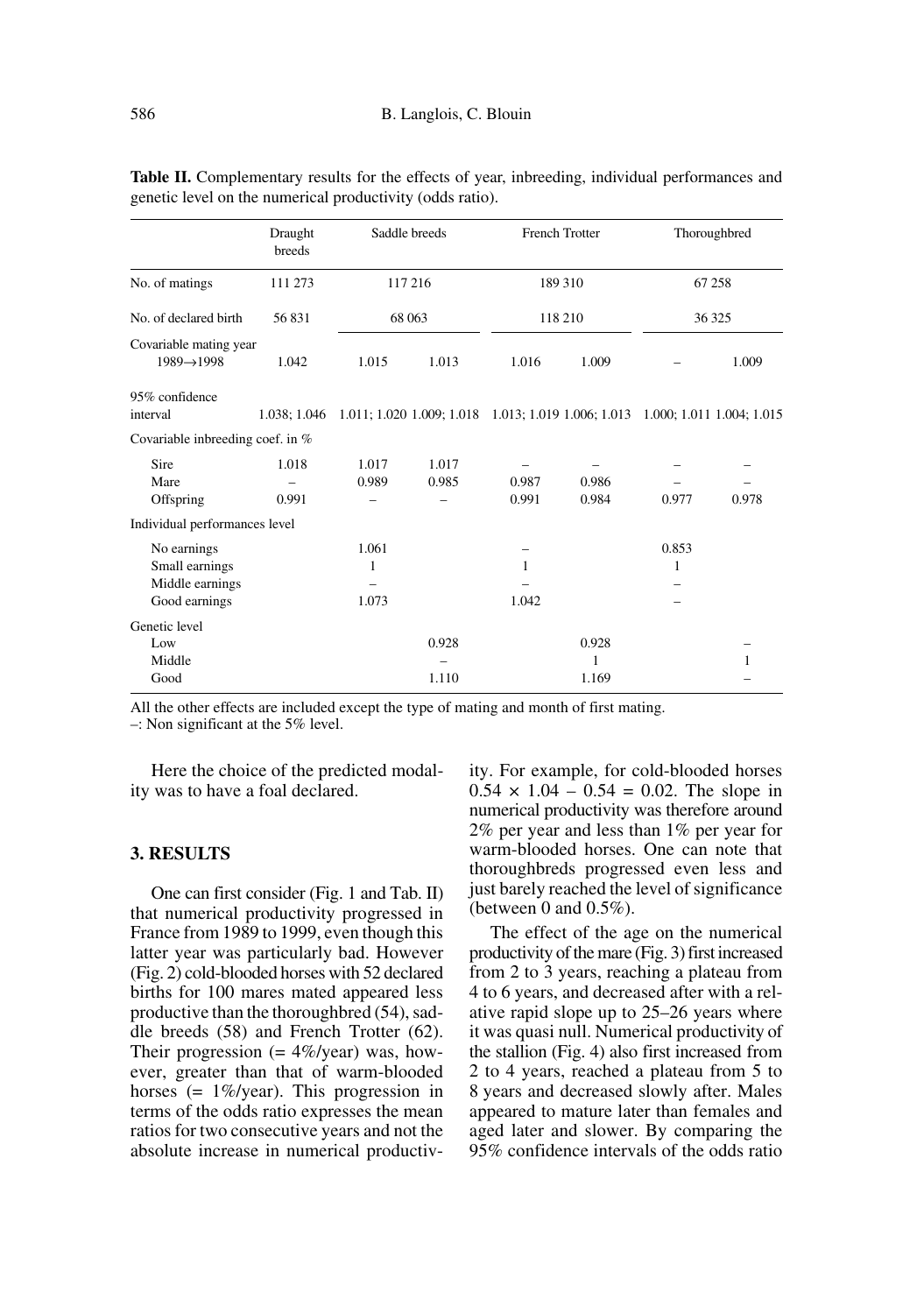

Figure 1. Effect of the mating year on the numerical productivity.



**Figure 2.** Effect of the breed on the numerical productivity.

at each age points the significant differences between sexes can be ascertained. This was particularly clear for age 3 (no superposition of the confidence intervals) and the significant exclusion of the reference value 1 starting with age 7 for mares and age 9 for stallions.

It clearly appeared (Fig. 5) that mares that declared a foal the preceding matingyear were more fertile than those not having declared a foal. (35% more). This was in contradiction with the supposed negative effect of lactation on fertility [6–8]. Instead of lower pregnancy losses [6] and other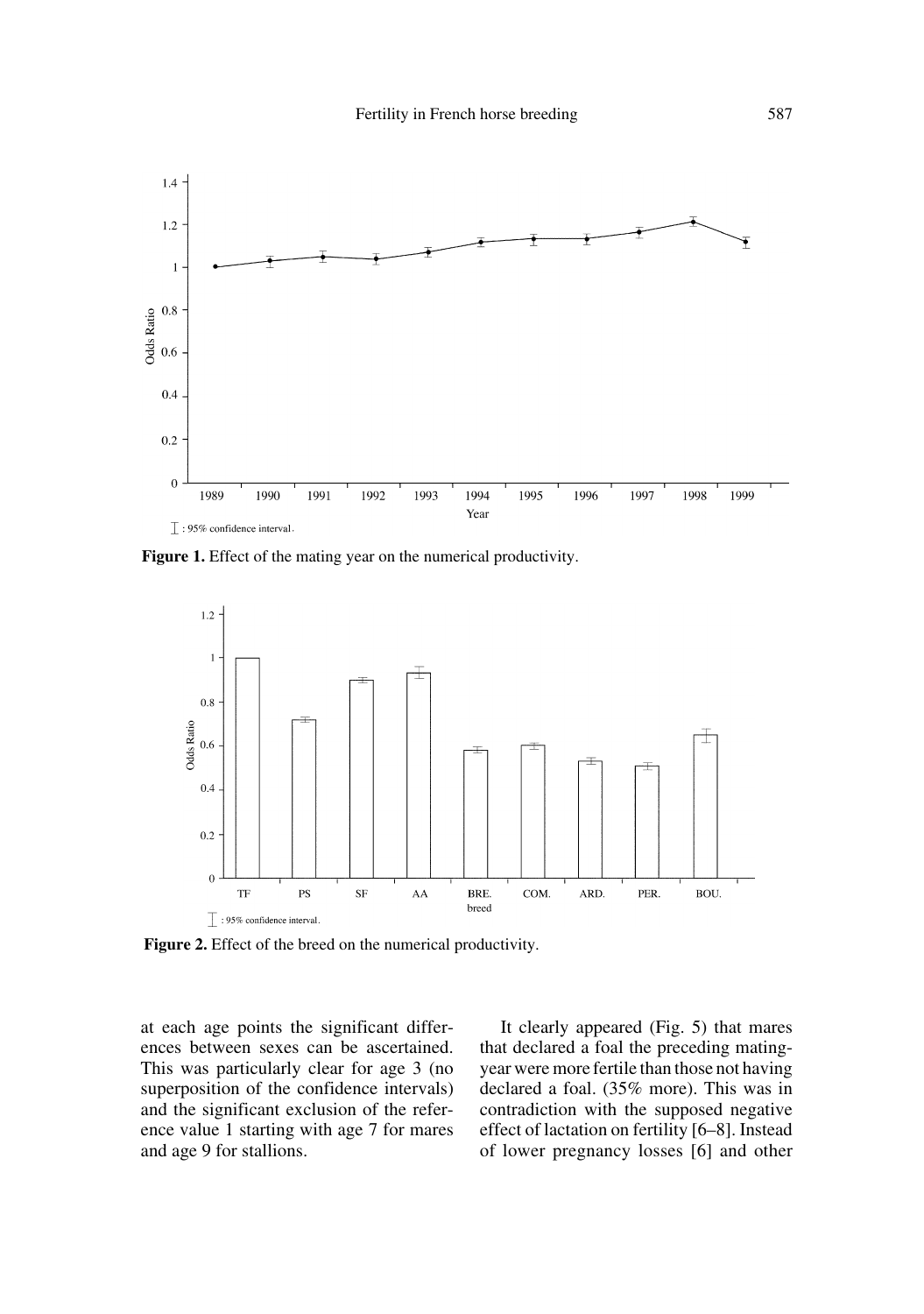

**Figure 3.** Effect of the mare's age on the numerical productivity.



**Figure 4.** Effect of the stallion's age on the numerical productivity.

fertility results [49], maiden mares appeared as significantly lower reproducers (21% less than barren mares).

The type of mating (Fig. 6), artificial insemination (fresh, cooled and frozen semen) by hand or free running natural matings, had a highly significant effect on numerical productivity. On the contrary to the experimental results, [9–11], AI with fresh semen showed the best results in the field. AI with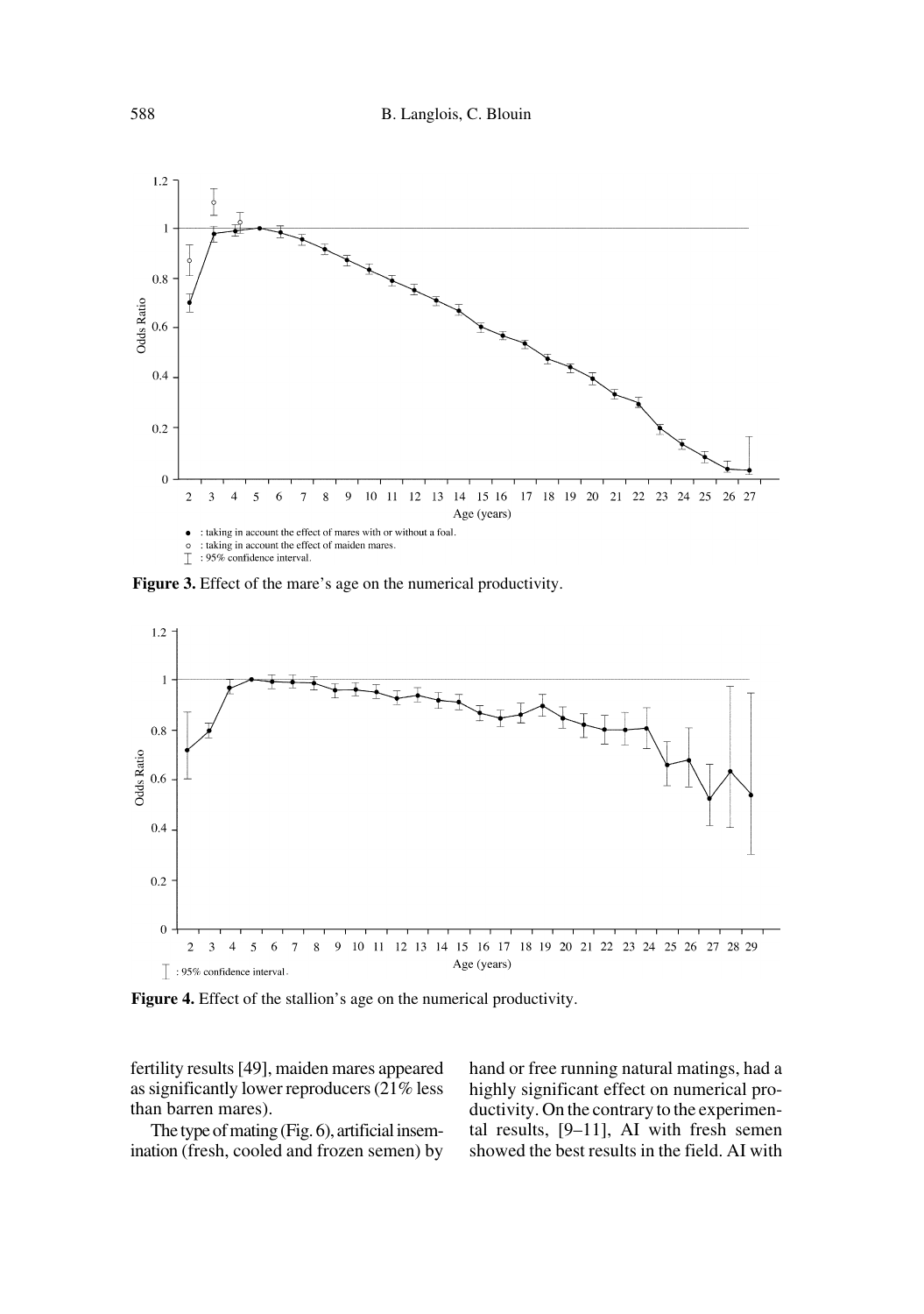

Figure 5. Effect of the mare's status with two or three levels on the numerical productivity.



**Figure 6.** Effect of the type of mating on the numerical productivity.

cooled and frozen semen did not differ from that in natural by hand mating. The great advantage of the running free system in experimental conditions [9, 12–21] was not confirmed on the field, but it remained better than the most common by hand system.

The month of first mating (Fig. 7) naturally favoured an early mating (March), giving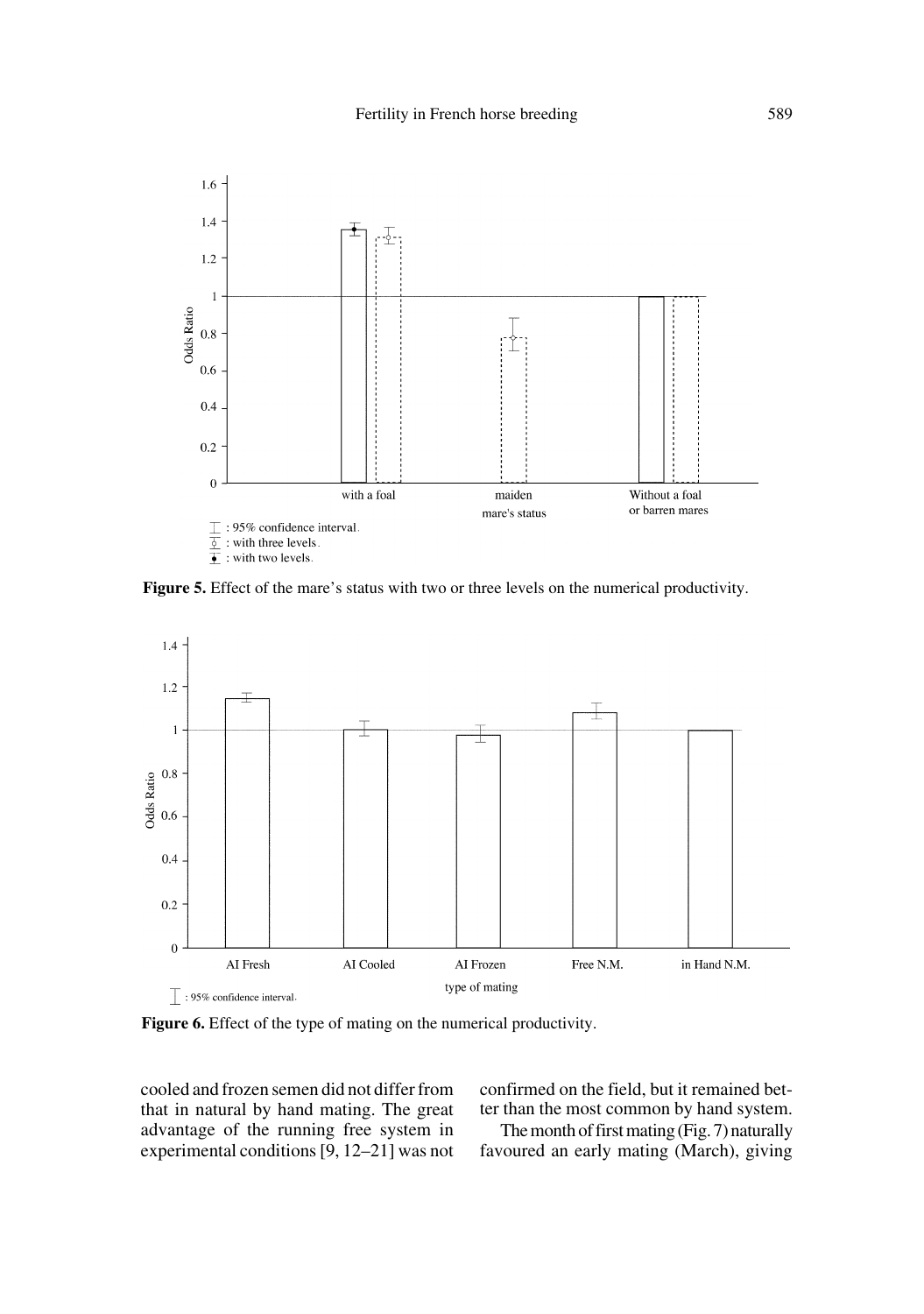

Figure 7. Effect of month of first mating on the numerical productivity.

more opportunities to the mare to become pregnant. Very early mating (January–February), however, did not totally valorise this advantage because many mares were not in oestrus at this time. Autumn- matings were rare and led to poor reproductive performances.

For inbreeding (Tab. II), numerical productivity was generally shown to decrease by 0.5 to 1% with a 1% increasing coefficient of inbreeding of mares and offspring. But some paradoxical opposite results were obtained in draught and saddle breeds with the inbreeding coefficient of the sire.

For warm-blooded horses, the absence of negative relationships between the trends of selection and numerical productivity results appeared clearly (Tab. II). A high performance level for the mare was positively associated with higher productivity results in sport and trotting and showed no significant influence for galloping. However, thoroughbred mares without any performances had lower productivity results. This confirmed our preceding results [4]. Relationships with breeding value estimation illustrated exactly the same figure, a high breeding value estimation was positively associated with higher productivity results in sport and trotting horses and showed no significant influence for galloping horses.

#### **4. DISCUSSION**

Differences between breeds in numerical productivity and yearly progress must be interpreted with care. There are differences in administrative declarations of mating and birth, thus reflecting real fertility with some errors. The difference in numerical productivity between cold-blooded and warm-blooded horses could be due to the non declaration of 13.5% of the foals in Draught horses. We could not, however, exclude the possibility of a higher mortality rate in young male foals generally having a higher birth weight [22–29]. The observed 47.4% male births for these heavy breeds with regards to 49.6% for warm-blooded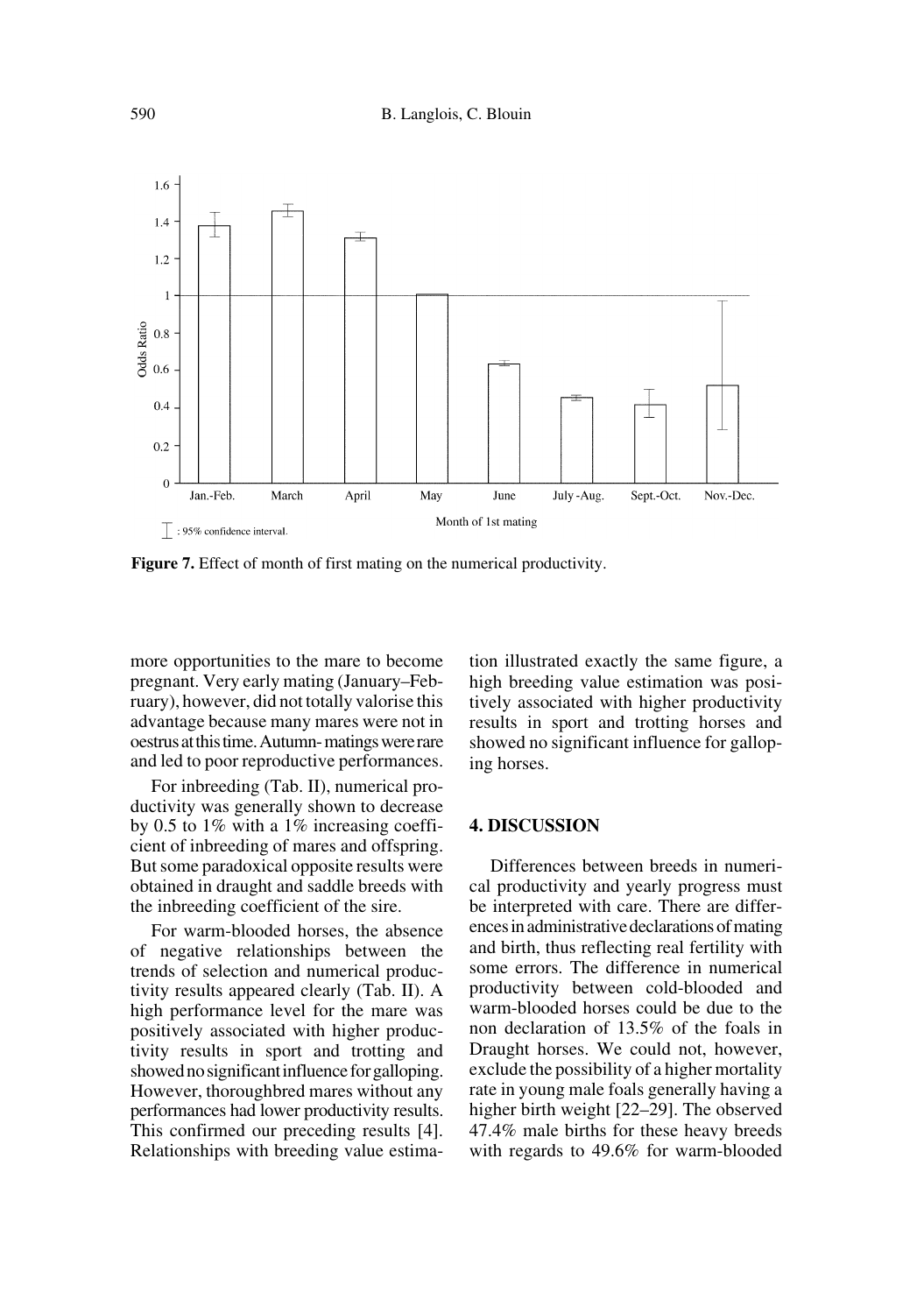horses could be explained by more dystocies for males [30]. This possible phenomenon, however certainly did not reach the necessary level to obtain the low observed numerical productivity results in coldblooded horses. It was due, more probably, to the absence of the declaration of a part of foals in draught breeds when their chances to become reproducers were very low. This can be retained as the main reason, even if a lower fertility can be admitted [31]. The greater increase of productivity in these breeds may be due to the progressive resolution of this practice. Differences in observed numerical productivity between breeds can also be due to differences in mortality of the mares which seems to be maintained in production as much as they can. From demographical parameters, a replacement rate of 1/7 for cold-blooded mares and 1/10 for warm-blooded mares is acceptable. If this is done by death before the birth it may introduce great changes in the estimations of numerical productivity. This is one reason to promote a real management of the mare's reproductive life.

For warm-blooded horses, the poor productivity results of thoroughbreds and the lack of improvement is due to the highly traditional breeding management used instead of modern breeding technologies such as AI that have not been introduced. This may also be attributed to a significant percentage of mares mated in France and having been declared a product in another country. This product is then quoted only if it returns to France. On the contrary, the results for French trotters may be influenced by another practice. Due to the limitation of the number of mares allowed to be mated by one stallion, the stallion's owner tends to declare mated, only the pregnant ones. The situation of saddle horses therefore gives the less biased image of the numerical productivity achieved in French horse breeding i.e. 0.58 progressing from 0.008 per year. Breed differences may exist but were not confirmed. This is the great limitation of these administrative data. In this condition, statistics about the

fertility of stallions are very ambiguous and must be considered with caution.

For other effects when the causes of untrue declarations are randomly distributed, the figures obtained are more reliable. This is the case for age: this effect has been documented for a long time [32–35], and is generally admitted in all studies [6, 20, 36– 48]. The curves here are the first that give such a precision on the evolution of fertility with the age of mares and stallions. This is a zootechnical result that may differ slightly from the physiological one. For example when the status of the maiden mare is considered, fertility for ages 2, 3, and 4 is higher as shown in Figure 3. However, in a prospect of breeding intensification, the periods of full productivity of females (4 to 6 years) and males (5 to 8 years) should be considered. If we allow a decrease in fertility not greater than 10%, mares older than 8 years should not be used. Stallions, on the contrary, can be used as in the current conditions up to 20 years but with progressively limiting their yearly number of mated mares going actually from 25 in plenitude (5–8 years) to 14 (around 20 years) for warm-blooded stallions and from 11 (5–8 years) to 6 (around 20 years) for cold-blooded horses. This modulation of the number of mated mares according to the capacity of the stallions may explain the much lower slope of decrease of fertility according to age. The physiological requirements are, however, quite different: mostly spermatogenesis for males but ovogenesis and endometrical requirements for females. The latter seems to be the main limiting factor responsible for the rapid ageing of the females [36, 38, 39].

For the effect of the status of the mare, those with a foal at feet showed a much greater fertility. The supposed negative effect of lactation on reproduction was not observed. To have declared a foal for the preceding mating season seemed to be a good marker not only of the reproductive aptitude but also of good environmental conditions. Practically, a barren mare over 8 years of age could be proposed for culling.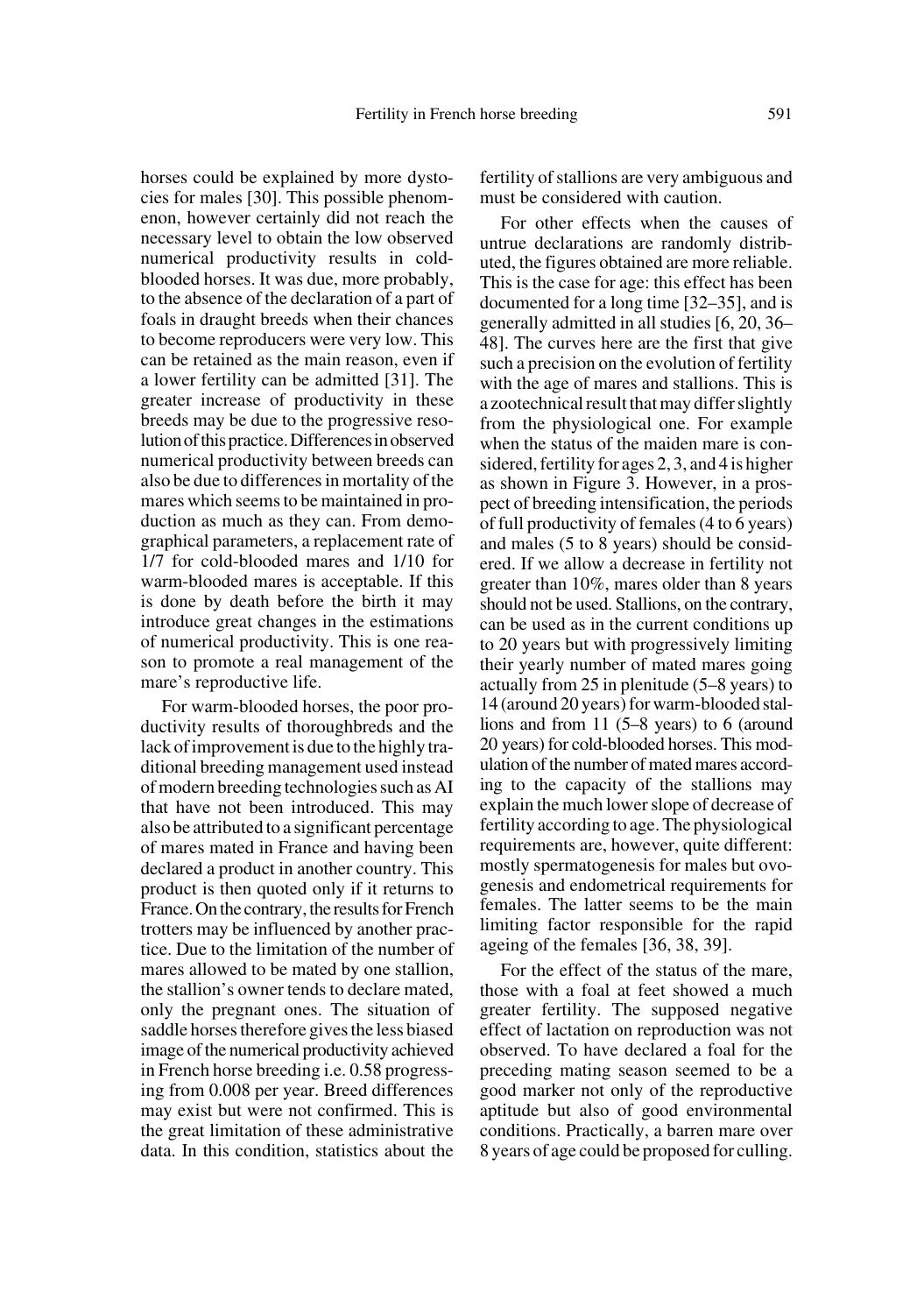Maiden mares are not so fertile probably because first oestrus is not easy to detect but also because the pre-selection of fertile females is not made at this stage.

The effects of the type of mating are not as expected from the experimental results. The significantly better result of AI with fresh semen is probably due to the better technical environment of the mare and the stallion when using this technique. AI with cooled or frozen semen does not differ significantly from by hand natural mating probably for the same reasons. Indeed, in stallions used via AI, all mares inseminated get the optimal dose of spermatozoa while by natural cover, the fertility may be reduced if the stallion has to cover more than one mare per day. The big advantage of free natural mating in experimental conditions is, however, considerably reduced in the field due to loose management. It has been said  $[12–15, 17–19]$  that the advantage of this technique is a better detection of the return to heat by the stallion but that it does not dispense following the mares and even planning of the herd. Putting a stallion together with some mares is not sufficient to get the full potential of the technique.

The effect of the month of first mating illustrated the amateurism of the breeding, with some mares being mated for the first time after June. From this figure we recommend a synchronisation of the first mating period in March. Good nutrition and a winter lighting treatment could help to obtain a result, for maiden and barren mares, [50– 53]. Indeed, the length of night induces the production of a proportional quantity of the melatonin hormone signalling the beginning of winter ovarian inactivity. Lighting treatments allow to reduce the quantity of melatonin produced and therefore facilitate the apparition of cyclicity in early spring. However this works well only with well-fed mares in the autumn. The leptin hormone produced by the adipocytes is considered as the potential mediating signal which induces the strength of winter inactivity. In fact feeding at a low level induces a longer period of winter ovarian inactivity and a lower sensibility to lighting treatments. We therefore have to consider two archetype-cases: In extensive breeding, the mare presents a long period of winter inactivity and a short cyclicity starting at the end of May and finishing three or four cycles after, with foaling the following year being late. On the contrary, well-fed mares receiving a light treatment have a short period of winter inactivity, sometimes none. The start of cyclicity is advanced and this will at least add two cycles for conception. Foaling the following year will be earlier and it will be easier to maintain the mare on a one year interval between foalings. This phenomenon may explain the important effect of the month of first mating observed here.

For inbreeding, one must first say that there was relatively little variation in the coefficients calculated because horse breeding generally avoids close inbreeding. This explains the amount of non significant situations. However, for a one percent increase of the inbreeding coefficient of offspring in Draught and racing-breeds the numerical productivity decreases from  $0.5\%$  ([0.99 –  $11 \times 0.5 = -0.005$ . The same trend was observed in saddle breeds and French trotters for the coefficient of the mare. On the contrary, an increase of nearly 1% ([1.02 –  $1 \times 0.5 = 0.01$  was observed for an increase of the inbreeding coefficient of the sire in draught breeds and saddle breeds. This paradoxical result could be due to better care with the reproduction of inbred stallions but we also noticed that the more homozygote the sires are, the more heterozygote the offspring will be.

For warm-blooded horses, the relation between numerical productivity and the selection trend shows no relation in thoroughbreds. Mares without any earnings in France declare fewer offspring than the others. This could be foreign mares returning home or poor level mares producing in an amateur environment. For trotter mares, the better the performances and the better the breeding value estimation the better the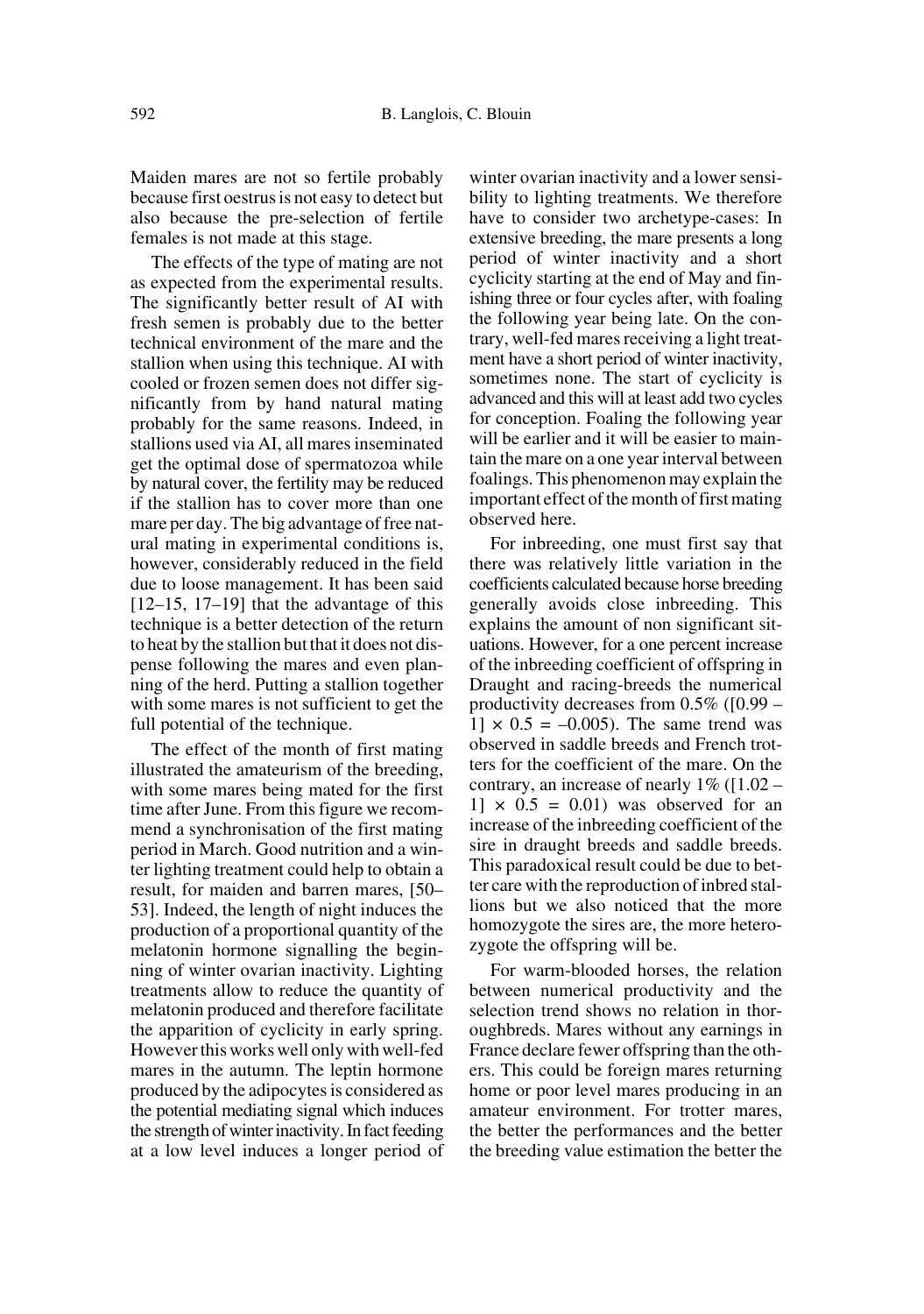productivity results. A positive relationship may be due to special care of the best animals. For sport horses, mainly jumping in France, not having earnings led to slightly better productivity results than having small or average earnings. However, good earning mares had a higher productivity. For breeding value estimation, the better the evaluation, the higher the productivity. This could also be the better the breeding value estimation, the better the care. But in general from this result nobody can conclude on an antagonism between selection trends and numerical productivity.

## **5. CONCLUSION**

The most important conclusion that appears from these results is that horse breeding belongs mainly to amateurism and this explains the poor productivity. When more care is given to the mare, the results are much better. The criterion having declared a foal the preceding mating-year seems to be a good marker not only for the reproductive aptitude of the mare but for the quality of her environment. They exhibit much better results  $(x 1.35)$  than the mares that did not declare a foal. Maiden mares show lower results  $(x 0.79)$  than barren mares. In practice, because they are difficult to identify they can be confused with barren mares. The paradoxical better results of AI are of the same order. They show a much better environment of the mare and stallion with AI than with by hand natural mating. The use of a more sophisticated technique leads to an increasing technical level of mating that largely counterbalances the real diminution of efficiency of the method. In this prospect, AI could be promoted to achieve the professionalisation of the reproduction working place and to finally obtain better productivity results.

Currently, too many variations of the performance of this working place were observed. Therefore a slight phenomenon cannot be shown by the administrative data concerning the stud-books. Breed differences

are particularly questionable. For example, we do not know if there are more difficulties at birth for draft breeds than for warmblooded horses and if they concern mainly male foals because of a high percentage of non declaration of foals in cold-bloodedhorses.

The study allowed, however, the precise estimation of the age of reproducers on numerical productivity which is an appreciable result. This also showed the more evident effect of the month of first mating which proved the advantage of mating synchronisation in March. It is also clear that reproductive performance increased in France from 1989 to 1998. It is also clear that no antagonism could be shown between the selection trends for sport, trotting and flat races and the numerical productivity results.

#### **REFERENCES**

- [1] SAS® SAS/STAT Software release 8.2 1999. PROC LOGISTIC, User's Guide, Chap 39, p 1903–2042.
- [2] Collet D. Models for binary and binomial data. In: Modelling binary data, Chapter 3, Chapman and Hall, 2nd ed, 2003, 387 p.
- [3] Boichard D. PEDIG: Fortran package for pedigree analysis suited for large populations 7th WCGALP, Montpellier, France, August 19– 23, 2002, Communication No. 28–13.
- [4] Langlois B. Heritability of racing ability in thoroughbred, a review. Livest Prod Sci 1980, 7: 591–605.
- [5] Langlois B, Hernu V. An attempt to predict the earning status of a thoroughbred in France by genealogical data. Anim Res 2003, 52: 79–85.
- [6] Bruck I, Anderson GA, Hyland JH. Reproductive performance of thoroughbred mares on six commercial stud farms. Australas Vet J 1993, 70: 299–303.
- [7] Gibbs PG, Davison KE. A field study on reproductive efficiency of mares maintained pre-dominantly on native pasture. J Equine Vet Sci 1992, 12: 219–222.
- [8] Morris LHA, Allen WR. Reproductive efficiency of intensively managed thoroughbred mares in Newmarket. Mare age and status affected the per cycle pregnancy rate and the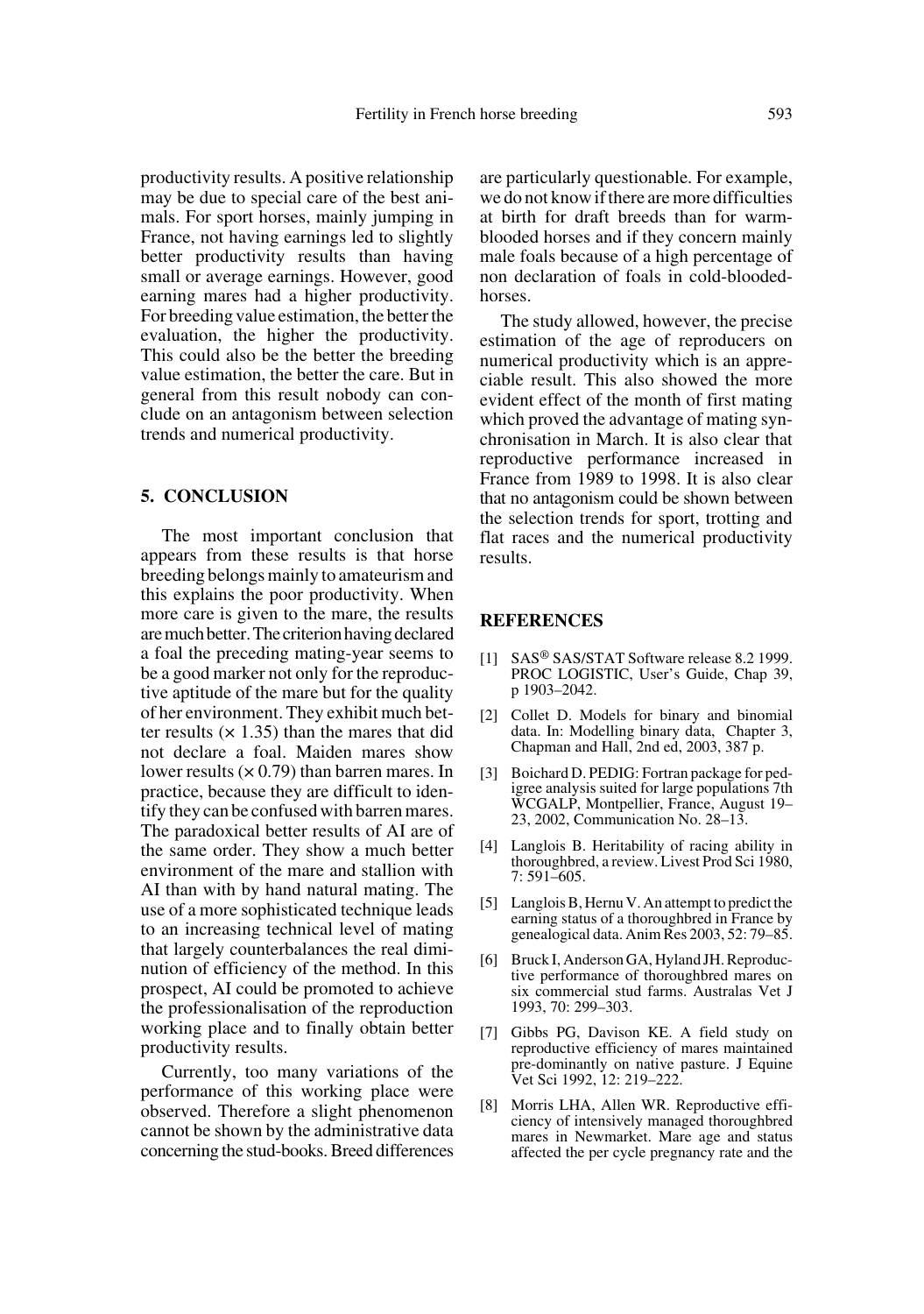incidence of pregnancy loss. Equine Vet J 2002, 34: 51–60.

- [9] Magistrini M, Vidament M. L'insémination artificielle équine: des technologies à géométrie variable. 25e Journée de la recherche équine, 3 mars 1999. Institut du Cheval, Paris, France, 117–128.
- [10] Vidament M, Dupere AM, Julienne P, Evain A, Noue P, Palmer E. Equine frozen semen: freezability and fertility field results. Theriogenology 1997, 48: 907–917.
- [11] Vidament M, Magistrini M, Palmer E, Clément F. Equine artificial insemination in French National Studs. Reprod Domest Anim 1999, 34 (Suppl): 61–66.
- [12] Lienard G, Martine-Rosset W. Productivité des troupeaux de juments lourdes allaitantes. In: Jarrige R, Martin-Rosset W (Eds.), Le Cheval, INRA publications, Versailles, 1984, p 555–562.
- [13] Martin-Rosset W, Palmer E. Bilan de trois années de monte en liberté. Bull Techn CRVZ, Theix, INRA 1977, 28: 33–39.
- [14] Martin-Rosset W, Rousset H, Figeac B, Dubrouecq H, Palmer E. Monte en liberté dans les troupeaux ouverts de juments lourdes. Bull Techn CRZV Theix, INRA 1985, 61:21–30. (Anim Breed Abstr, 55, No. 3344.)
- [15] Martin-Rosset W, Trillaud-Geyl C. Exploitation des troupeaux de juments lourdes allaitantes. In: Jarrige R, Martin-Rosset W (Eds.), Le Cheval, INRA publications, Versailles, 1984, p 541–554.
- [16] Jussiaux M, Trillaud-Geyl C. Bilan de cinq années de monte en liberté en automne. 8<sup>e</sup> journée d'étude sur le cheval organisée par le CEREOPA (10 mars), Paris, 1982, p 105–117.
- [17] Trillaud-Geyl C, Martin-Rosset W, Jussiaux M. La monte en liberté. In: Jarrige R, Martin-Rosset W (Eds.), Le Cheval, INRA publications, Versailles, 1984, p 83–91.
- [18] Trillaud-Geyl C, Brohier J, de Beynastl L, Rossier E, Lapierre O. 10 years productivity evaluation in freely running light mares. Growths of foals from birth to 6 months. World Rev Anim Prod 1990, 25: 65–70.
- [19] Trillaud-Geyl C, Gougouille-Gauffreteau B. Tests d'aptitude à la monte en liberté et comportement du jeune étalon en mini-troupeau : étude préliminaire. 13e journée d'étude sur le cheval organisée par le CEREOPA (11 mars) Paris, 1987, p 198–207 (Anim Breed Abstr, 55, No. 5437.)
- [20] Garrot RA, Eagle TC, Plotka ED. Age-specific reproduction in feral horses. The highest

foaling rate was found among animals aged 6- 15 years. Can J Zool 1991, 69: 738–743.

- [21] Morel MCGD, Gunnarsson V. A survey of the fertility of Icelandic stallions. Anim Reprod Sci 2000, 64: 49–64.
- [22] Butaye R. Body weight and growth of foals and older horses of Belgian draught breed. Vlaams Diergeneesk Tijdscher 1966, 35: 157–175. (Anim Breed Abstr, 35, No. 2199.)
- [23] Campitelli S, Carenzi C, Verga M. Factors which influence parturition in the mare and development of the foal. Appl Anim Ethol 1966, 1: 7–14.
- [24] Ilancic D. Gestation period and the weight of foals of Lipitsa mares in Slavonia – Bosnia. Veterinaria Saraj 1958, 7: 39–44. (Anim Breed Abstr, 27, No. 58.)
- [25] Ilancic D. The effect of month of foaling on gestation period of Lipitsa mares and on birth weight of foals. Vet Glasn 1958, 12: 676–679. (Anim Breed Abstr, 27, No. 631.)
- [26] Ilancic D. Einfluss der genetichen und paragenetischen Faktoren auf das Fohlen Gewicht bei der Geburt. Züchtungskunde 1956, 28: 4430–435. (Anim Breed Abstr, 25, No. 564.)
- [27] Pavlovic M. The birth weight of Nonius foals. Vet Glasn 1960, 14: 539-542. (Anim Breed Abstr, 29, No. 32.)
- [28] Uvalin MS. Dynamics of growth in the Bosnian Pony. Arh Poljopr Nauke 1970, 23: 109– 139. (Anim Breed Abstr, 38, No. 3261.)
- [29] Verga M, Oberosler R, Sommariva E, Fazzini U. Analysi del comportamento perinatale in cavalli di razze diverse. Atti Soc Ital Sci Vet 1982, 36: 212–215.
- [30] Vandeplassche MM. The pathogenesis of distocia and foetal malformation in the horse. J Reprod Fertil 1987, 35 (Suppl): 547–552.
- [31] Aurich C, Achmann R, Aurich J. Semen parameters and level of microsatellite heterozygosity in Noriker draught horse stallion. Theriogenology 2001, 60: 371–378.
- [32] Langlois B. Estimation de quelques paramètres démographiques du Pur Sang Anglais en France. Ann Génét Sélect Anim 1976, 8: 315– 329.
- [33] Langlois B. Influence de l'étalon sur la fertilité dans l'élevage des chevaux de sang. Ann Zootech 1977, 26: 329–344.
- [34] Minning E, Weniger JH. Untersuchungen über Einflüsse auf die Konzeption und die Trächtigkeitsdauer von Hannoveraner Zuchtstuten. Züchtungskunde 1981, 53: 1–8.